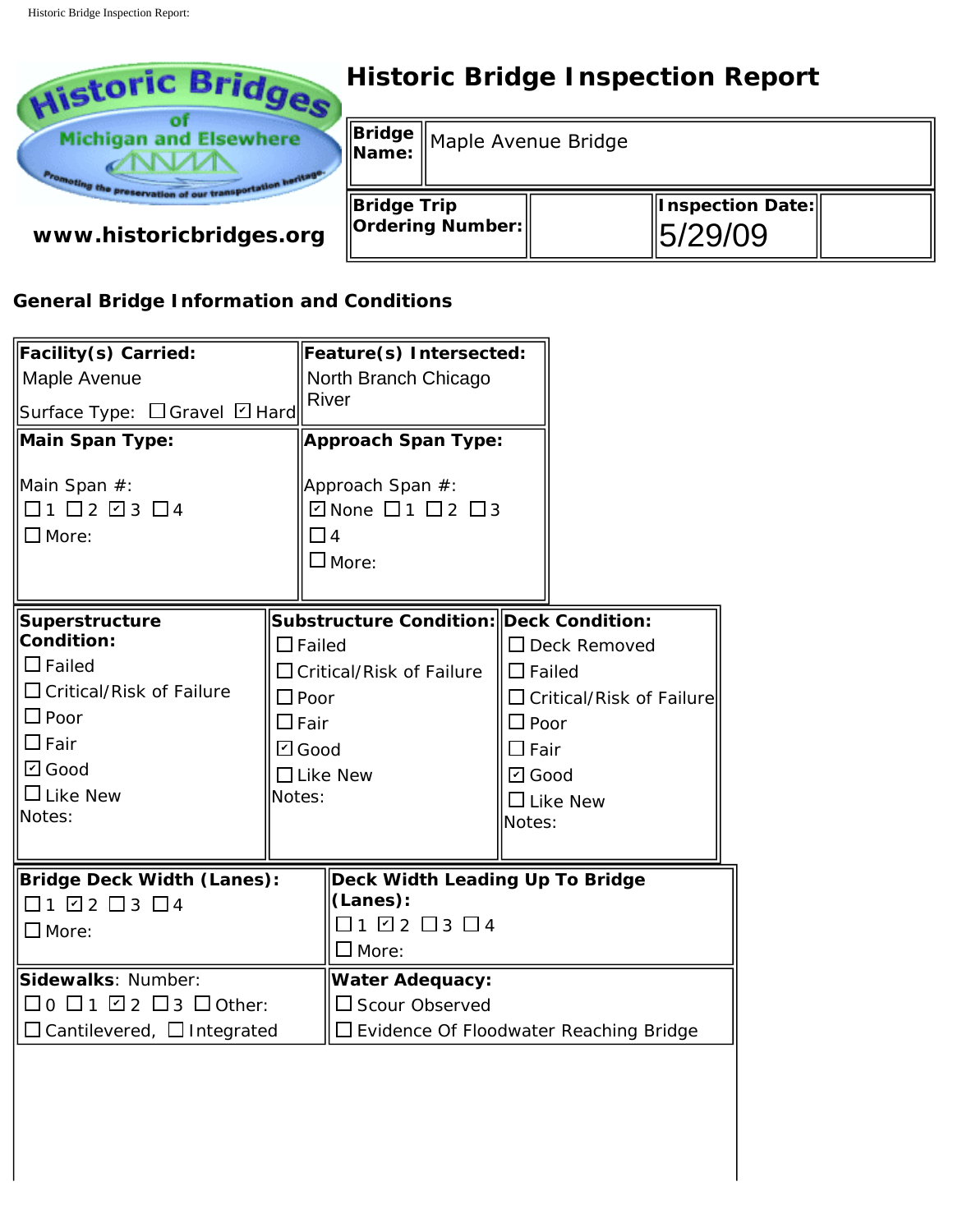| Railing/Guardrail: Present:                         | Bearing Type:                         |
|-----------------------------------------------------|---------------------------------------|
| $\Box$ Original $\Box$ Non-Original                 | □ Roller Nest □ Rocker □ Not Observed |
| Are Any Crash-Resistant?                            | Other/Unknown: Notes:                 |
| ∥□Yes ☑ No                                          | Condition:                            |
| Do Any Protect The                                  | ⊿ Clean                               |
| Superstructure?                                     | $\Box$ Significant Dirt Buildup       |
| ∥□yes □no ☑n/a<br>Sidewalk Bridge Railings Present: | $\Box$ Significant Dislocation        |
| □ Original □ New/Modern                             | □ Unknown/Not Observed                |
|                                                     |                                       |

### **Specific Conditions (When Applicable)**

|                                                     | $\vert$ Concrete Superstructure or Railings: $\vert\vert$ Observed Metal Conditions: $\Box$ Major Section Loss, $\Box$ PackRust $\vert$ |
|-----------------------------------------------------|-----------------------------------------------------------------------------------------------------------------------------------------|
| $\Box$ Spalling $\Box$ Cracking $\Box$ Delaminating |                                                                                                                                         |
| Movable Bridge:                                     | Metal Bridges Paint Condition:                                                                                                          |
| $\Box$ Operating, $\Box$ Not Operating,             | $\Box$ New, $\Box$ Fair, $\Box$ Poor, $\Box$ None                                                                                       |
| $\Box$ Machinery Removed                            | Possible Lead Paint Risk (Paint Age): □ Yes □ No □ Unknown                                                                              |
| <b>Fastener:</b> Primary/Connection Type:           | Truss Bridges:                                                                                                                          |
| $\Box$ Welds, $\Box$ Rivets, $\Box$ Bolts           | $\Box$ Eyebars: $\Box$ Loop-Forged $\Box$ Up-Set                                                                                        |
| Secondary/Beam Fastener Type:                       | $\Box$ Original Floor beams: $\Box$ All $\Box$ Some                                                                                     |
| $\Box$ Welds, $\Box$ Rivets, $\Box$ Bolts           | Bottom Chord Connection Quality:                                                                                                        |
| Altered Fastener Type:                              | □ Severe Loss, □ Moderate/Average Loss, □ Little/No Loss                                                                                |
| $\Box$ Welds, $\Box$ Rivets, $\Box$ Bolts           |                                                                                                                                         |
| <b>Noted Vehicular Damage To Bridge:</b>            | Moisture Risk Assessment:                                                                                                               |
| $\Box$ Portal. Notes:                               | □ No Problems Observed                                                                                                                  |
| $\Box$ Railing. Notes:                              | □ Drainage Blocked. Notes:                                                                                                              |
| $\Box$ Superstructure. Notes:                       | $\Box$ No Drainage/Drainage Needed                                                                                                      |
| $\Box$ Substructure. Notes:                         | $\Box$ Dirt Buildup                                                                                                                     |
| $\Box$ Other. Notes:                                | $\Box$ Plants Growing In Deck                                                                                                           |

#### **Sufficiency / Demolition Risk Assessment**

| Risk of NBI Functionally Obsolete                                             | Risk of NBI Structurally Deficient                    |  |
|-------------------------------------------------------------------------------|-------------------------------------------------------|--|
| Determination:                                                                | $\parallel$ Determination:                            |  |
| $\mathbb H$ $\square$ Low $\square$ Medium $\square$ High $\square$ Confirmed | $\Box$ Low $\Box$ Medium $\Box$ High $\Box$ Confirmed |  |
| Correction Feasibility (Current Use):                                         | Correction Feasibility (Current Use):                 |  |
| $\Box$ Low $\Box$ Medium $\Box$ High                                          | $  \Box$ Low $\Box$ Medium $\Box$ High                |  |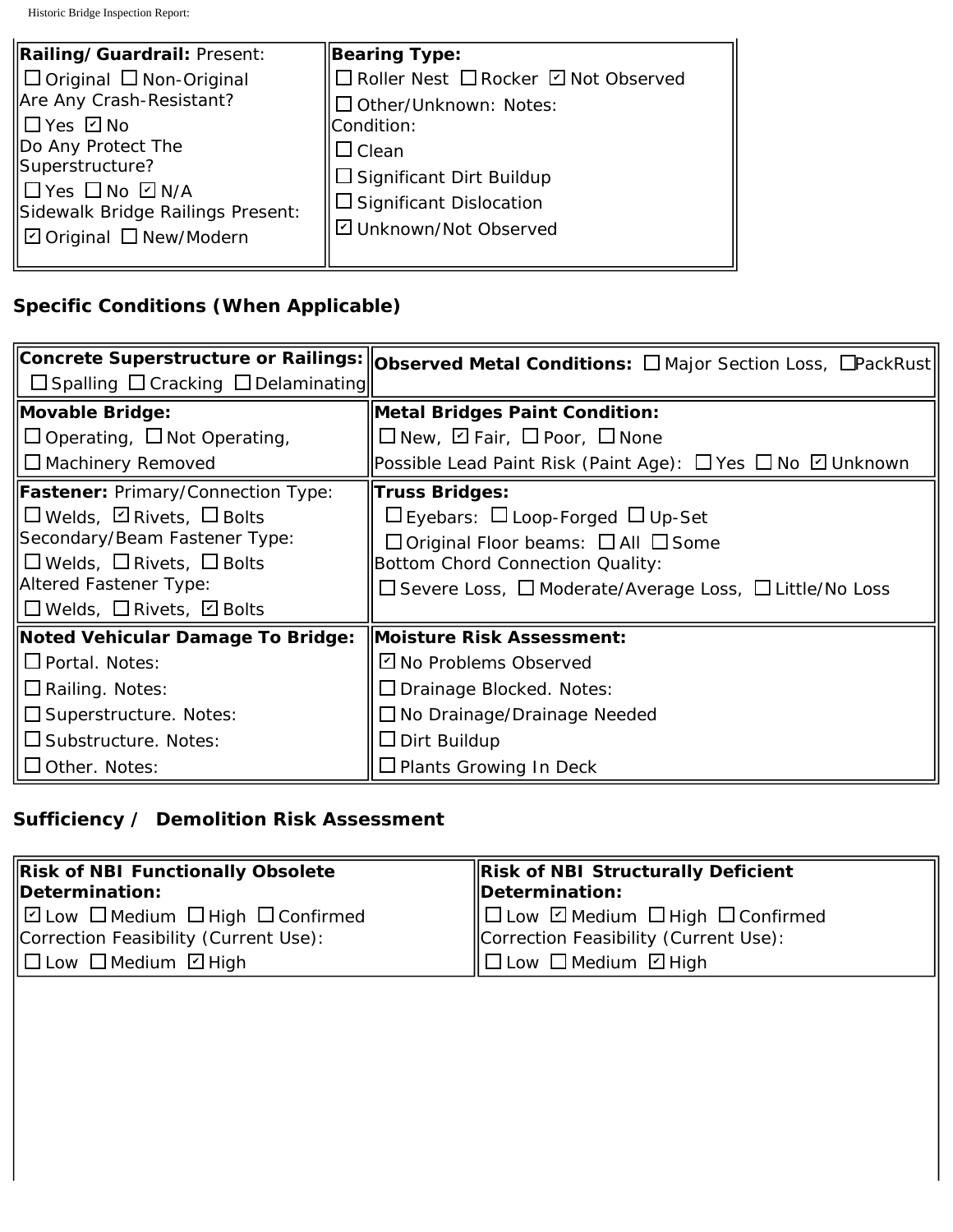| Evidence of Repair/Replacement Plans:              | <b>Traffic Volume:</b>                                       |  |  |
|----------------------------------------------------|--------------------------------------------------------------|--|--|
| $□$ None,                                          | $\Box$ Closed: Abandoned, Overgrown                          |  |  |
| $\Box$ Pink Flags                                  | $\Box$ Closed                                                |  |  |
| $\Box$ Inspection Marks,                           | $\Box$ Nearly None                                           |  |  |
| $\Box$ Construction On Bridge                      | $\overline{L}$ Low                                           |  |  |
| $\Box$ Construction Next To Bridge                 | $\square$ Medium                                             |  |  |
| $\square$ Signage,                                 | $\Box$ High                                                  |  |  |
| $\Box$ Recent Bridge Closure,                      | $\Box$ Congested (Traffic Backed Up At Or On Bridge)         |  |  |
| $\Box$ Flagged/New Weight Limit Signs              | Truck Traffic Observed: $\Box$ None, $\Box$ One - Some,      |  |  |
|                                                    | $\Box$ Heavy                                                 |  |  |
| Caretaking (Preventative Maintainance)             | Approach Roadway Alignment:                                  |  |  |
| $\boxdot$ Bridge shows signs of care/maintainance. | $\Box$ Horizontal Problems $\Box$ Trivial $\Box$ Significant |  |  |
| $\Box$ Paint $\Box$ Deck $\Box$ Super/substructure | $\Box$ Vertical Problems $\Box$ Trivial $\Box$ Significant   |  |  |
| $\Box$ Substructure $\Box$ Patching $\Box$ Other   | $\boxdot$ No Problems                                        |  |  |
| $\Box$ Bridge shows signs of neglect.              | Notes:                                                       |  |  |
| $\Box$ Paint $\Box$ Deck $\Box$ Super/substructure |                                                              |  |  |
| $\Box$ Substructure $\Box$ Patching $\Box$ Other   |                                                              |  |  |

## **Historic Significance / Integrity**

| Superstructure Alterations Observed:                                                                                                       | <b>Substructure Alterations Observed:</b>                                       |  |
|--------------------------------------------------------------------------------------------------------------------------------------------|---------------------------------------------------------------------------------|--|
| □ None, □ Historically Sensitive, □ Insensitive                                                                                            | ☑ None, □ Historically Sensitive, ☑ Insensitive                                 |  |
| □ Flooring System □ Widened □ Other, Describe:<br>Some rivets replaced with bolts at connections.                                          | Describe: Floorbeams replaced                                                   |  |
| <b>Bridge Plaques:</b>                                                                                                                     | <b>Bridge Still Functions As Originally</b>                                     |  |
| $\Box$ Commissioner, $\Box$ Builder, $\Box$ State Standard, $\Box$ No                                                                      | Designed?                                                                       |  |
| Plaques.                                                                                                                                   | $\Box$ Yes, $\Box$ No                                                           |  |
| $\square$ Missing Plaques/ Plaque Scars.                                                                                                   | <b>Notes:</b>                                                                   |  |
| $\Box$ Repair/Rehab Plaques Present.                                                                                                       |                                                                                 |  |
| <b>Surrounding Area:</b>                                                                                                                   | <b>Remains of Previous Bridge(s):</b>                                           |  |
| $\Box$ Confirmed Historic District                                                                                                         | $\Box$ Present: Integrated                                                      |  |
| $\square$ Contains Historic District Qualities                                                                                             | $\Box$ Present: Beside Bridge                                                   |  |
| □ Possibly Contains Historic District Qualities                                                                                            | $\Box$ Unknown/Possible. Notes:                                                 |  |
| $\square$ No Historic District Qualities                                                                                                   | □ None Observed                                                                 |  |
| Location:                                                                                                                                  | <b>Aesthetics:</b>                                                              |  |
| ☑ Appears To Be Original. Notes:                                                                                                           | $\square$ Gateway function.                                                     |  |
| $\Box$ Possibly Relocated. Notes:                                                                                                          | $\square$ Location in pristine natural setting.                                 |  |
| $\Box$ Proof of Relocation. Notes:                                                                                                         |                                                                                 |  |
| <b>Photo Checklist:</b> $\Box$ Portal, $\Box$ Oblique/Beside Bridge,<br>$\Box$ Elevation $\Box$ Under, $\Box$ Substructure, $\Box$ Details | <b>Truss Details:</b> $\Box$ Top Connections $\Box$ Bottom<br>Connections       |  |
|                                                                                                                                            | $\square$ Turnbuckles, $\square$ Metal Brands, $\square$ Member,<br>Chord, Post |  |